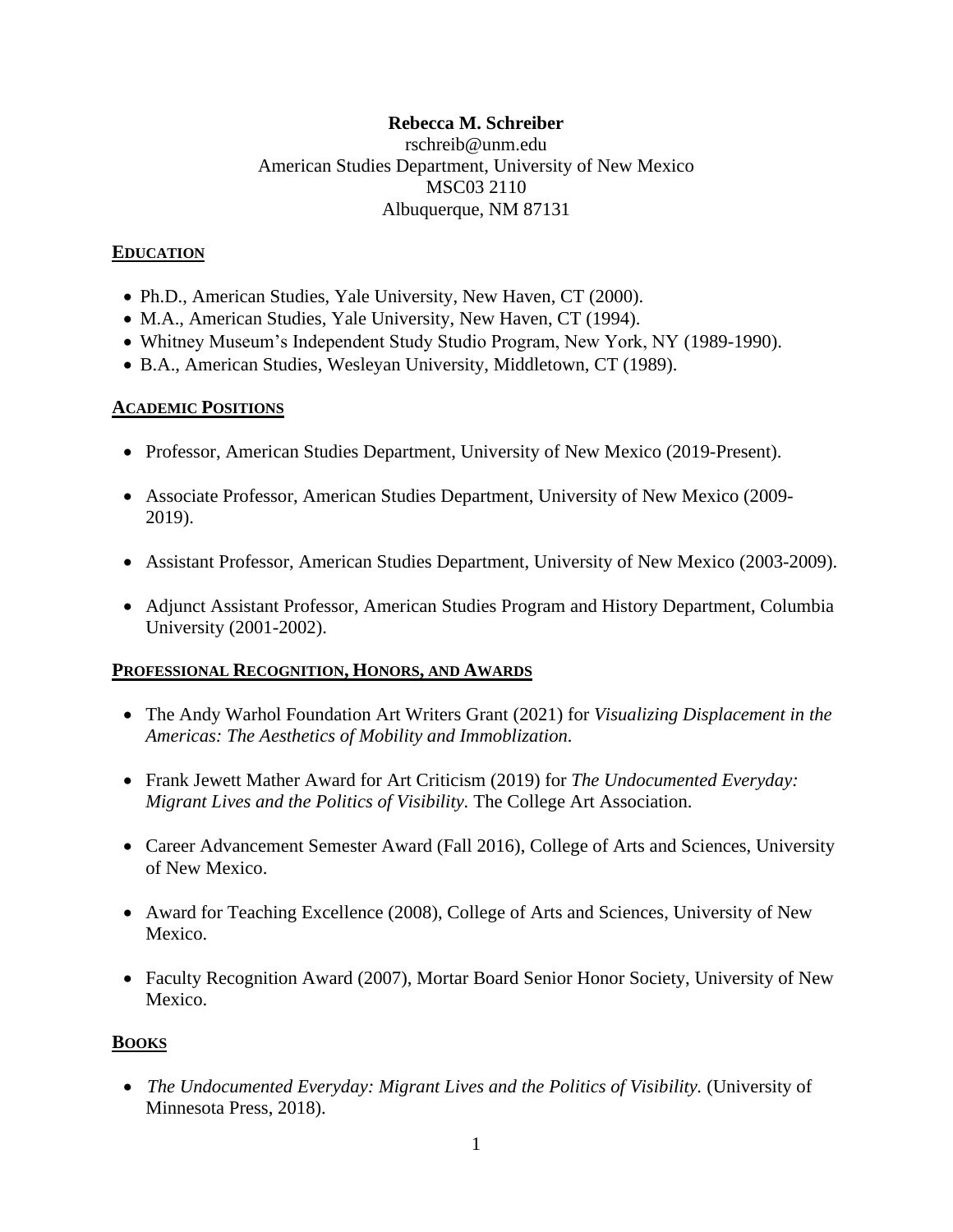• *Cold War Exiles in Mexico: U.S. Dissidents and the Culture of Critical Resistance.*  (University of Minnesota Press, 2008).

## **EDITED VOLUMES**

• "Radical Histories of Sanctuary," co-edited with A, Naomi Paik and Jason Ruiz, *Radical History Review* 135 (October 2019).

### **ARTICLES AND CHAPTERS (PEER REVIEWED)**

- "Visions of Refuge: The Central American Exodus and the *Floating Ladder" American Literary History,* Special issue on "Exiles, Migrants, and Refugees." (August 2022).
- "The Work of Arte Urgente: Performative Acts of Political and Artistic Imagination," *Latin American and Latinx Visual Culture* 4/3 (July 2022).
- "Performing Sanctuary," *Migration and Society,* Issue 4 (2021).
- "Sanctuary's Radical Networks," Co-authored with Naomi Paik and Jason Ruiz, *Radical History Review* 135 (October 2019).
- "Visible Frictions: The Border Film Project and Self-Representation in the U.S.-Mexico Borderlands," Editors Katherine Morrissey and John-Michael Warner, *Border Spaces: Visualizing the U.S.-Mexico Frontera* (University of Arizona Press, 2018).
- "Counter-Documents: Undocumented Activists, Documentary Media, and the Politics of Visibility," Editors Sara Blair, Franny Nudelman and Joseph Entin, *Remaking Reality: U.S. Documentary Culture after 1945* (University of North Carolina Press, 2018).
- "Reconfiguring Documentation: Immigration, Activism and Practices of Visibility," Editors Omar Valerio-Jiménez, Santiago Vaquera-Vásquez and Claire F. Fox, *The Latina/o Midwest Reader* (University of Illinois Press, 2017).
- "The Undocumented Everyday: Migrant Rights and Visual Strategies in the work of Alex Rivera," *Journal of American Studies,* Special Issue on U.S. Immigration (April 2016).
- "Confronting Regimes of Legality in '*Sanctuary City/Ciudad Santuario, 1989-2009*'" in "Calling the Law into Question: Confronting the Illegal and Illicit in Public Arenas," *Radical History Review* 113 (Spring 2012).
- "Dislocations of Cold War Cultures, Exile, Transnationalism, and the Politics of Form," Editors Sandhya Shukla and Heidi Tinsman, *Imagining Our Americas: Towards a Transnational Frame* (Duke University Press, 2007).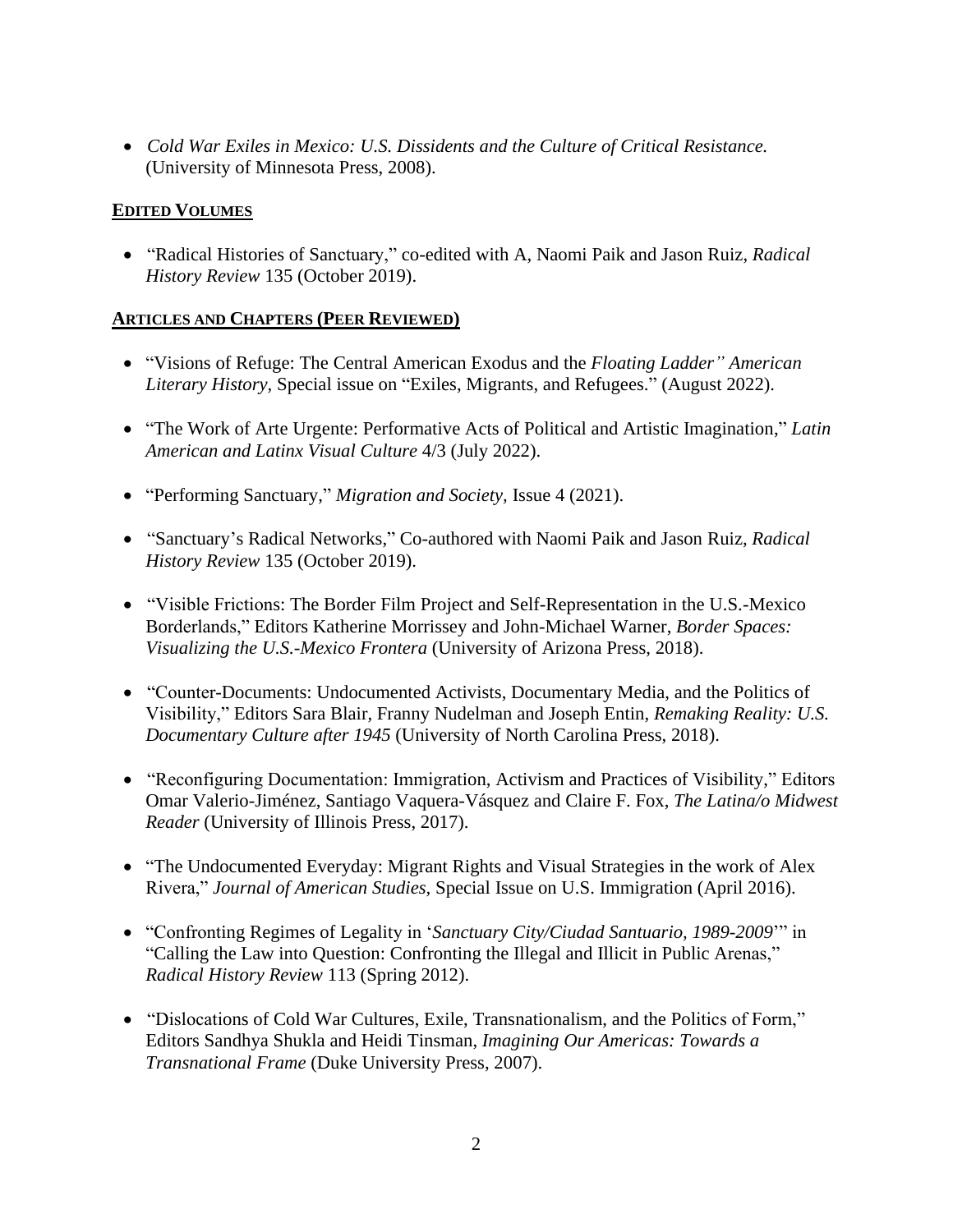- "Resort to Exile: Willard Motley's Postwar Writings on U.S. Tourism in Mexico**,**" Editor, Nicholas Bloom, *Adventures into Mexico: American Tourism Beyond the Border* (Rowman and Littlefield Press, Scholarly Resources Books Division, Jaguar Series on Latin America, 2006).
- "The Labors of Looking: *Unseenamerica* and the Visual Economy of Work," *American Quarterly* 56.4 (December 2004).
- "Views from Outside the Nation: Hollywood Exiles and Cold War Imperialism," *Overhere: A European Journal of American Culture* 18.1 (Summer 1998). Special issue edited by Paul Giles.

# **PUBLICATIONS (NON-PEER REVIEWED)**

- "Sovereignty and Sanctuary: A Roundtable," *Chiricú Journal: Latina/o Literatures, Arts, and Cultures* 3.1 (Fall 2018). Co-authored and co-edited with Rafael A. Martínez.
- "Counter-Documents: Migrant Activists, Mobility, and the Politics of Visibility," *[Living](https://www.rebeccamschreiber.com/wp-content/uploads/2019/01/Counter-Documents-in-Remaking-Reality2.pdf)  Commons* 1.1 [\(February 2018\).](https://www.rebeccamschreiber.com/wp-content/uploads/2019/01/Counter-Documents-in-Remaking-Reality2.pdf)
- "Migrating Capital and the Optics of Place" *Afterimage* (January/February 1998). Coauthored with Alyosha Goldstein

## **ARTICLES AND CHAPTERS UNDER REVIEW**

• "The Border Film Project," *Collaboration: A Potential History of Photography,* led by Ariella Azoulay, Wendy Ewald, Susan Meiselas, Leigh Raiford, and Laura Wexler.

## **WORK-IN-PROGRESS**

• *Visualizing Displacement in the Americas: The Aesthetics of Mobility and Immobilization* (Book manuscript)

## **GRANTS AND RESEARCH FELLOWSHIPS**

- Co-PI, "Bioprecarity: Latinx Migrants, Captivity, and Resistance," Crossing Latinidades Collaborative, Cross-Institutional, and Comparative Research Working Groups and Latino Humanities Studies Grant, sponsored by the Mellon Foundation. (2022-2024)
- Clark Fellowship (2022/2023), Clark Art Institute, Williamstown, MA *(Declined).*
- Research Grant for *Visualizing Displacement in the Americas: The Aesthetics of Mobility and Immoblization,* UNM's WeR1 Investing in Faculty Success Program (2021).
- Member of Global Migrant Relationality Faculty Research Team awarded National Endowment for the Humanities (NEH) grant for "Culturally Mapping Albuquerque" a two-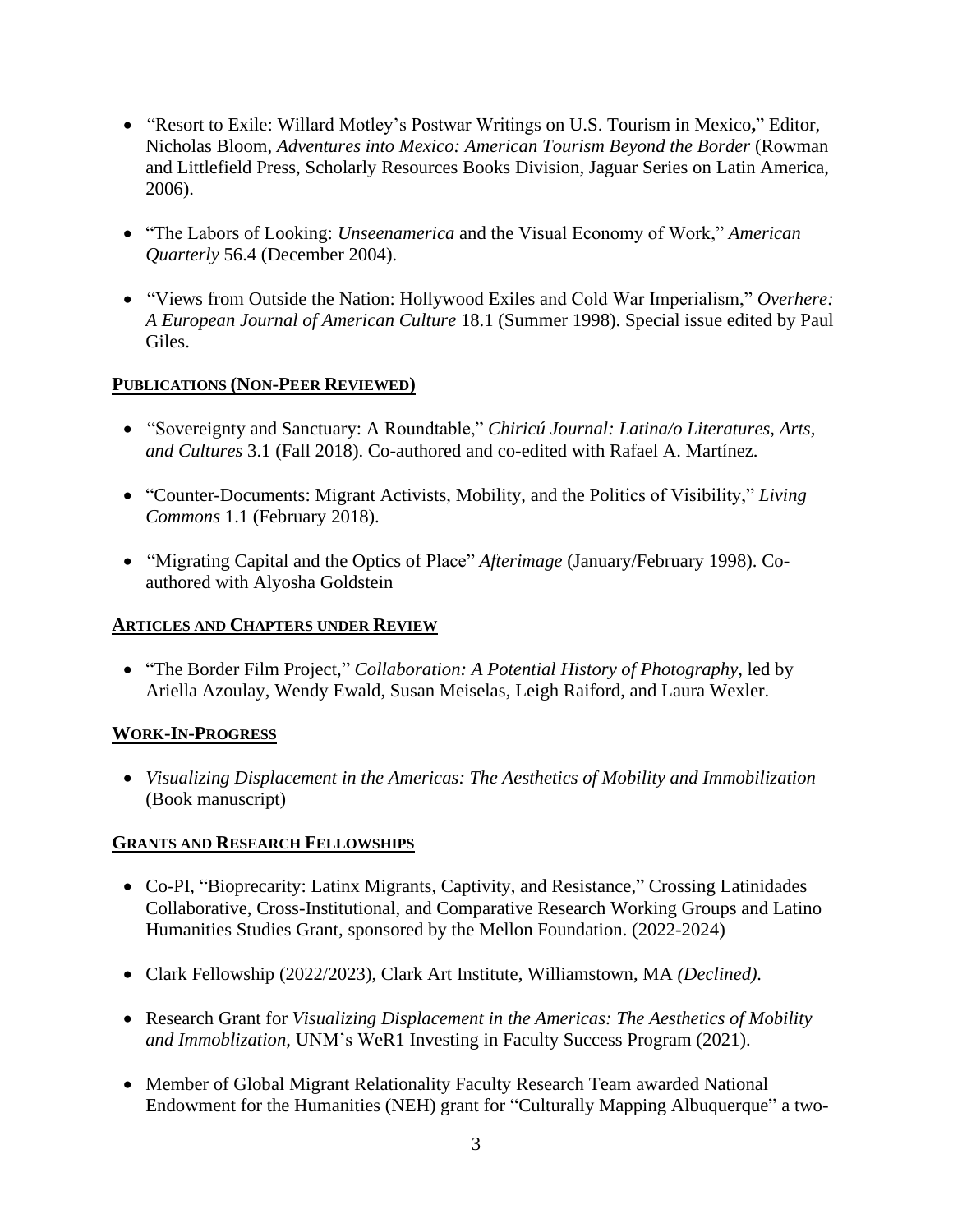year project examining migration, immigration, and urbanization in Albuquerque. (2018- 2020)

- Faculty Research Grant, Research Allocation Committee, University of New Mexico for research at the Getty Archives, Smithsonian Archives of American Art, and MoMA Archives. (2017)
- Faculty Conference Travel Grant, Latin American and Iberian Institute (LAII), University of New Mexico at present at "The Global Condition: Dispossession, Displacement and Death" Symposium, Performing Arts Forum (PAF), St. Erme, France (July 20-21, 2017).
- P.I., American Studies Association's Community Partnership Grant with the National Hispanic Cultural Center, Albuquerque, NM. (2016)
- Co-P.I., College of Arts and Sciences Research Proposal Award for the Transnational Americas Research Cluster for a lecture series on transnational art and film production between the U.S. and Mexico. 2015-2016)
- Faculty Research Grant, Research Allocation Committee, University of New Mexico for research pertaining to *The Undocumented Everyday: Migrant Lives and the Politics of Visibility.* (2014)
- Latin American Iberian Institute (LAII) Event Grant to bring filmmaker Alex Rivera to University of New Mexico. (2014)
- Latin American Iberian Institute (LAII) Course Proposal Grant for research related to graduate seminar on migration in the Americas, University of New Mexico. (2014)
- Faculty Research Grant, Research Allocation Committee, University of New Mexico, for research pertaining to *The Undocumented Everyday: Migrant Lives and the Politics of Visibility.*(2009)
- Faculty Research Grant, Research Allocation Committee, University of New Mexico for research pertaining to *Cold War Exiles in Mexico: U.S. Dissidents and the Culture of Critical Resistance*. (2005, 2006)
- P.I., American Studies Association's Community Partnership Grant with the Office of the State Historian of New Mexico (2005, 2006).
- Faculty Research Grant, Research Allocation Committee, University of New Mexico, for research pertaining to "The Labors of Looking: *Unseenamerica* and the Visual Economy of Work." (2004)
- Faculty Research Grant, Feminist Research Institute, to complete a chapter of *Cold War Exiles in Mexico: U.S. Dissidents and the Culture of Critical Resistance*, University of New Mexico (2003).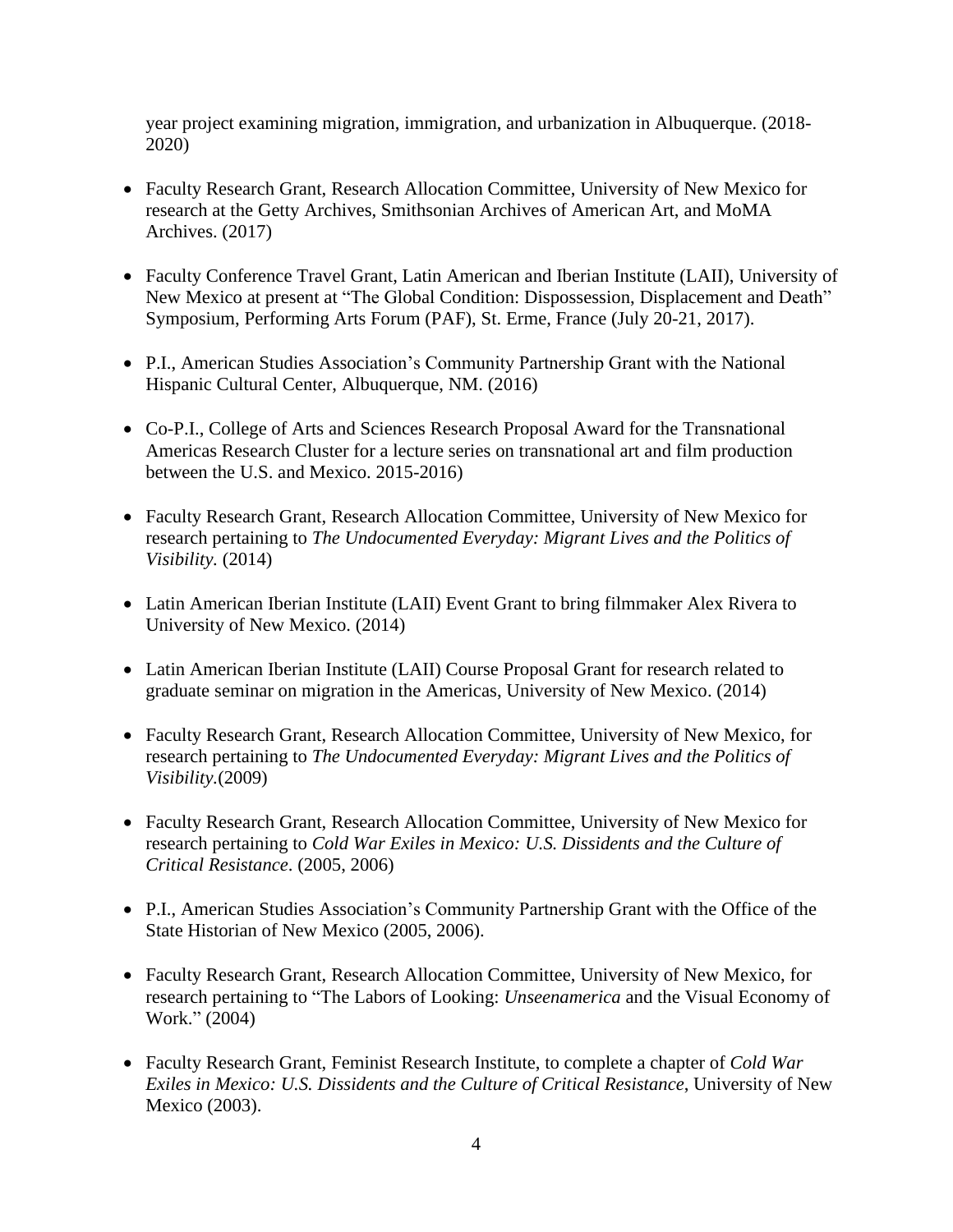- Faculty Research Grant, Research Allocation Committee (RAC), University of New Mexico for research pertaining to *Cold War Exiles in Mexico: U.S. Dissidents and the Culture of Critical Resistance*. (2003)
- Visiting Scholar, American Studies Program, New York University (2000-2001).
- Yale University Dissertation Fellowship (1998-1999).
- John Perry Miller Research Grant, Yale University (1999).
- John F. Enders Dissertation Fellowship, Yale University (1998).
- American Studies Alumni Travel Grant, Yale University (1997, 1998).
- Beinecke Rare Book & Manuscript Library's Fellowship for Graduate Students (1997).
- John F. Enders Dissertation Research Grant, Yale University (1997).
- Yale Club of New Haven Scholar (1995-2000).

### **CONSULTING AND EDITORIAL APPOINTMENTS**

- Scholarly consultant, "Vida Americana: Mexican Muralists Remake American Art, 1925- 1945." Whitney Museum of American Art, NY, NY (February 17-May 17, 2020).
- Scholarly consultant, public programming for the exhibition *The U.S.-Mexico Border: Place, Imagination, and Possibility* at 516 Arts, Albuquerque, NM (2017-2018).
- Editorial Board member, *Chiricú Journal: Latina/o Literatures, Arts, and Cultures,*  appointed for three-year term (2019-2022).
- Editorial Board member, *Journal of American Studies,* appointed for two three-year terms (2016-2019; 2019-2022).

#### **SELECTED INVITED LECTURES AND PRESENTATIONS**

- "Performing Sanctuary: 'Urgent Art' and the 'Embassy of the Refugee.'" Talk sponsored by the Art History Department, Washington University. (Scheduled for spring 2020 – postponed).
- "Counter-Optics: Disruptions in the Field of the Visible," UC San Diego's Ethnic Studies Department (May 29, 2019). Talk co-sponsored by Literature, Visual Arts, Communication, Political Science, the Center for Comparative Immigration Studies, the California Institute of Technology, and the Arthur C. Clark Center for the Study of Human Imagination.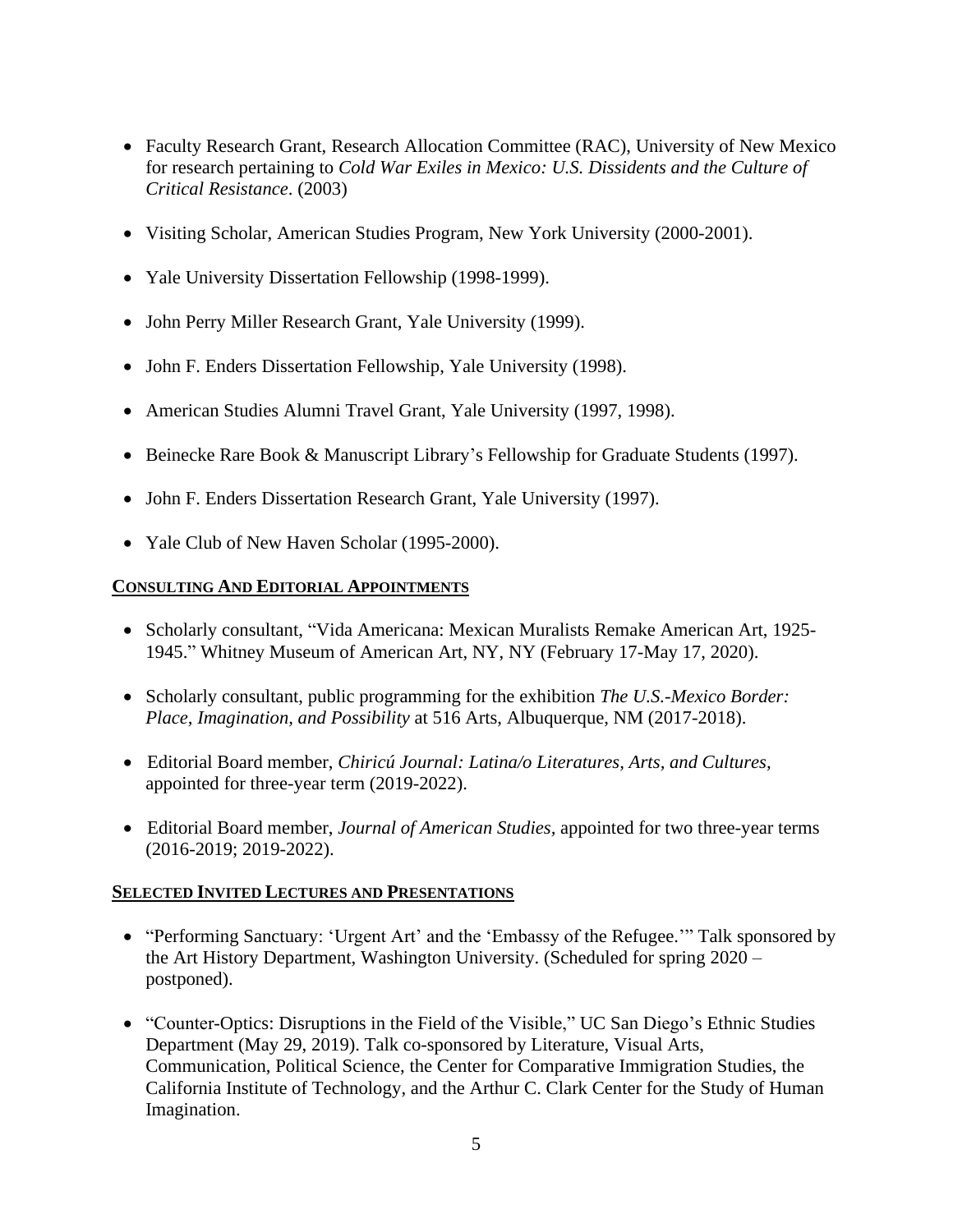- "The Undocumented Everyday: Migrant Lives and the Politics of Visibility," Department of Latina/Latino Studies at the University of Illinois at Urbana-Champaign, (April 3, 2019).
- Remote presentation on "The Undocumented Everyday: Migrant Lives and the Politics of Visibility," Maylei Blackwell's graduate seminar, Department of Chicano and Chicano Studies at UCLA (December 4, 2018).
- "The Undocumented Everyday: Migrant Lives and the Politics of Visibility," UC Santa Cruz's Chicano Latino Research Center (May 22, 2018). Talk co-sponsored by History of Art & Visual Culture, Film & Digital Media, Critical Race & Ethnic Studies, Feminist Studies, and Cowell, Kresge, Merrill, and Porter Colleges.
- Keynote address, "Counter-Documents: Migrant Activists, Mobility, and the Politics of Visibility," "Nuestros Cuentos: Latina/o/x narratives amid DACA," 9th Annual La Academia del Pueblo, hosted by the Center for Latino/a and Latin American Studies at Wayne State University, Detroit, MI (April 21, 2018).
- "The Influence of Mexican Muralists on African American Artists, 1930-1950," Presentation to curators and scholars at the Whitney Museum of American Art, New York, NY (October 31, 2017).
- "Counter-Documents: Migrant Activists, Mobility, and the Politics of Visibility." "The Global Condition: Dispossession, Displacement and Death" Symposium, Performing Arts Forum (PAF), St. Erme, France (July 20-21, 2017).
- "Marking Boundaries: Migrants, Minutemen and the U.S.-Mexico Borderlands." *Decolonizing Nature* symposium, University of New Mexico (April 20-23, 2017).
- "Counter-Documents: Migrant Activists, Mobility, and the Politics of Visibility," Yale University's Center for the Study of Race, Indigeneity, and Transnational Migration (April 6, 2017). Talk co-sponsored by the Orville H. Schell, Jr. Center for International Human Rights, Yale Law School, Public Humanities at Yale, and the Working Group on Globalization and Culture.
- "Documentary and Self-Representation in the U.S.-Mexico Borderlands," Transnational Americas Research Cluster, University of New Mexico (April 22, 2016).
- "The Work of Filmmaker Alex Rivera," Digital Latin America Symposium, organized by 516 Arts, held at the Albuquerque Museum of Art and History, Albuquerque, NM (June 2014).
- "Refusing Disposability: Collaboration and Representational Strategies in *Maquilápolis: City of Factories,*" Latin American Iberian Institute, University of New Mexico (November 7, 2013).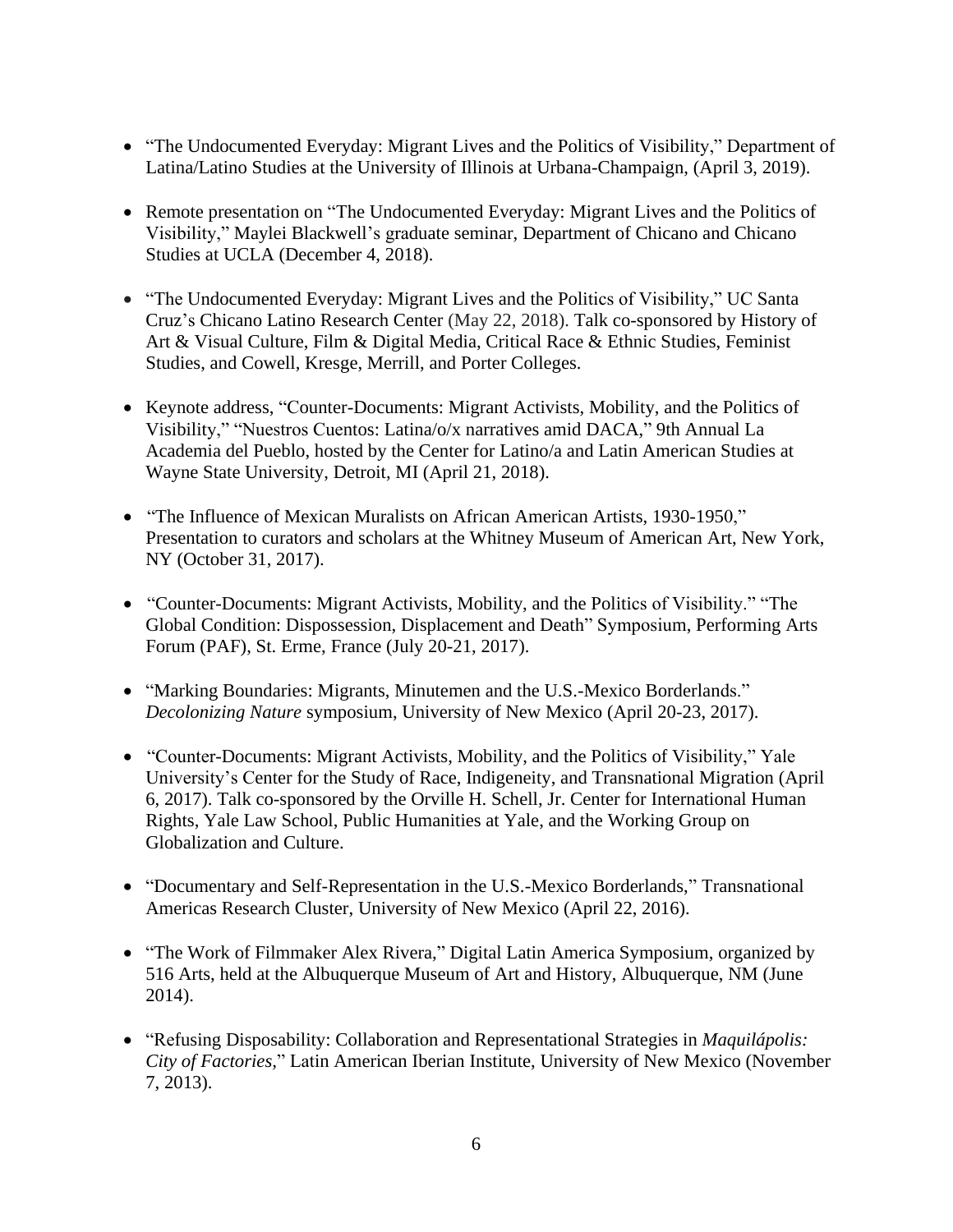- "The Politics of Visibility: DREAM Activists, Digital Media and Migrant Mobilization," "The Latino Midwest," Obermann-International Programs Humanities Symposium, University of Iowa (October 11-13, 2012).
- "Truth Claims of the Visible and the Artifice of Equality. "Looking at Arts, History and Place in the U.S.-Mexico Borderlands," University of Arizona, Tucson (Dec. 1-3, 2011).
- "Confronting Regimes of Legality in '*Sanctuary City/Ciudad Santuario, 1989-2009*.'" Talk co-sponsored by the Center for Ideas and Society, Immigration Research Group, Culver Center for the Arts, History Department, and Department of Media and Cultural Studies at University of California, Riverside (March 15, 2011).
- "Marking Boundaries: Migrants, Minutemen and the U.S.-Mexico Borderlands." University of California, Berkeley. Co-sponsored by the Transnational American Studies Working Group and the African American Studies Department (March 17, 2010).
- "Visible Frictions: Visual Culture in the U.S.-Mexico Borderlands," Transnational Americas Symposium, University of New Mexico (October 22, 2008).
- "U.S. Filmmakers in Mexico and the Pastoral Imaginary," Robert Rodriguez Film Festival, University of New Mexico (October 25, 2004).
- "Situating the Transnational: Elizabeth Catlett and the Taller de Gráfica Popular," Feminist Research Institute, University of New Mexico (March 5, 2004).
- "Exile, Post-nationalism and the Politics of Form in the Work of Elizabeth Catlett," American Culture Studies Colloquium, University of New Mexico (April 11, 2003).

## **CONFERENCES, SYMPOSIA, AND PUBLIC EVENTS ORGANIZED**

- Co-organizer (with Rafael Martínez), "Sovereignty and Sanctuary" Public Forum, Albuquerque, New Mexico. This event was part of the public programming for the traveling art exhibition *The U.S.-Mexico Border: Place, Imagination, and Possibility* at 516 Arts and the Albuquerque Museum of Art and History (March 9, 2018).
- Co-organizer (with Professors Irene Vásquez and Bárbara O. Reyes), Transnational Americas Research Cluster's Transnational Art and Film Series. University of New Mexico (2015-2016).
- Co-organizer (with Professor Irene Vásquez), Filmmaker Alex Rivera's Campus Tour. University of New Mexico (April 9-10, 2014).
- Co-organizer (with Professor Irene Vásquez), "Everyday Practices of Popular Power: Art, Media, and Immigration" Symposium. University of New Mexico (November 9, 2012).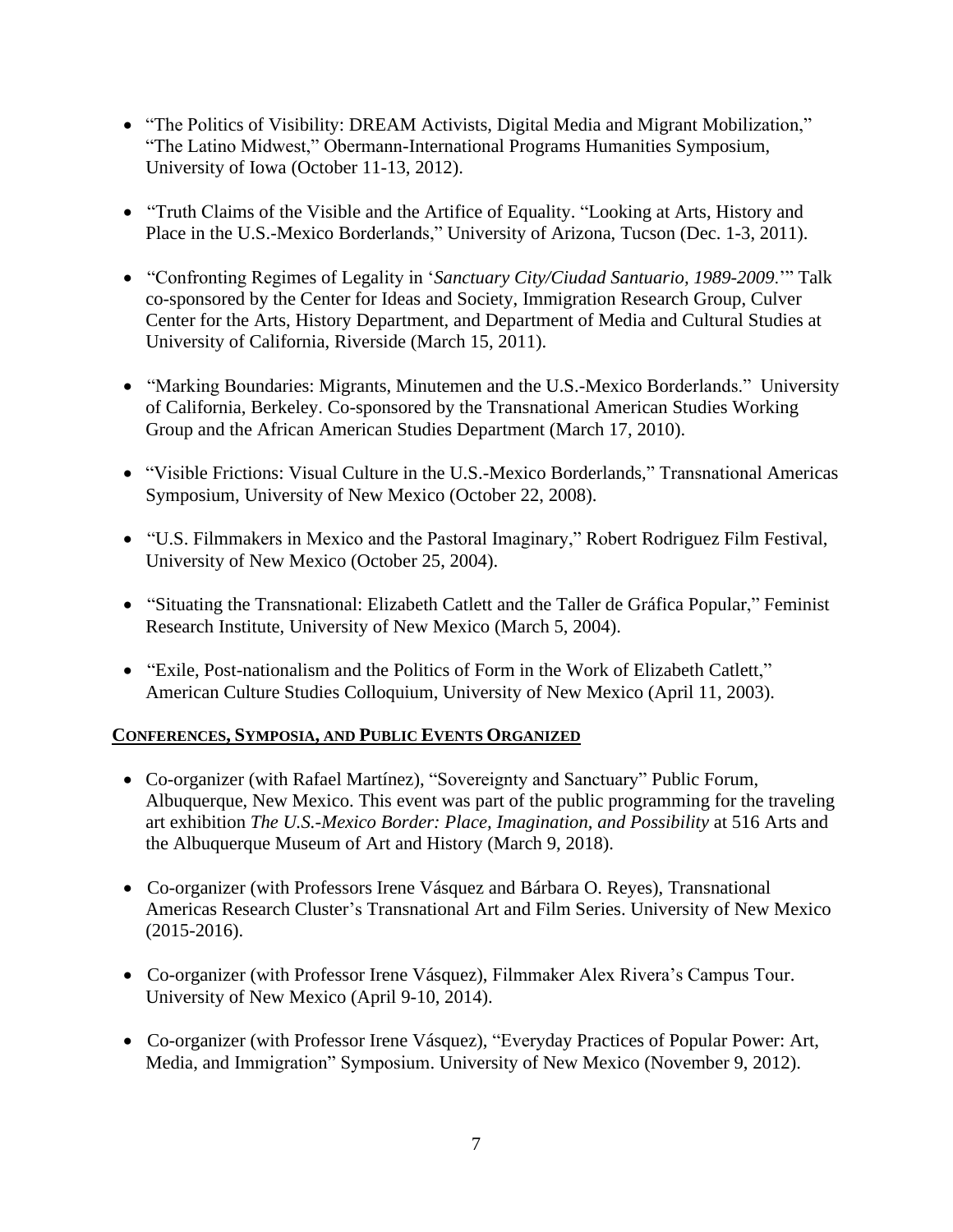• Conference organizing committee member, "Latino Literary Imagination: East Coast/South West Dialogue on Narrative Voices and the Spoken Word." University of New Mexico and Rutgers University (April 14-15, 2011).

### **PARTICIPATION IN SEMINARS/WORKSHOPS**

- "Performing the Boundaries of Inclusion and Exclusion in the U.S. Mexico Borderlands," Seminar on Latino and Borderlands Studies, Newberry Library, Chicago (January 15, 2021).
- Invitation to participate in a seminar on a special issue on "Exiles, Migrants, and Refugees" for *American Literary History* at The Association for the Study of the Arts of the Present. (October 10-12, 2019).
- "Performing Sanctuary: 'Urgent Art' and the 'Embassy of the Central American Refuge.'" "The Stakes of Sanctuary," organized by the Research Group for Transitions and Global Modernities (RGTGM), McGill University, Montréal, Canada (March 7-8, 2019).
- "Reconfiguring Documentation: Immigration, Activism and Practices of Visibility." Teaching the Latino Midwest, Obermann Center for Advanced Studies, University of Iowa (June 10-15, 2013).
- "Visible Frictions: Documentary and Self Representation in the U.S.-Mexico Borderlands," Seminar on Latino and Borderlands Studies, Newberry Library, Chicago (November 2, 2012).

## **SELECTED CONFERENCE PAPERS AND PANELS**

- Chair, "Visual Cultures of Revolt at the Nexus of Labor, Race and Capital," American Studies Association Conference (Remote - October 12, 2021). Rescheduled from 2020.
- Chair and organizer, "Radical Histories of Sanctuary," American Studies Association Conference, Honolulu, HI (November 7-10, 2019).
- "Performing Sanctuary: 'Urgent Art' and the 'Embassy of the Refugee,'" Native American and Indigenous Studies Association Conference, University of Waikato, Aotearoa/New Zealand (June 26-29, 2019).
- "Performing Asylum: 'Urgent Art' and the Uses of Testimony." American Studies Association Conference, Atlanta, GA (November 8-11, 2018).
- "Performance and the University." American Studies Association Conference, Chicago, IL (November 8-11, 2017).
- "Countering the 'Spectacle of Surveillance' in the U.S.-Mexico Borderlands." The American Studies Association's Annual Conference, Denver, CO (November 17-20. 2016).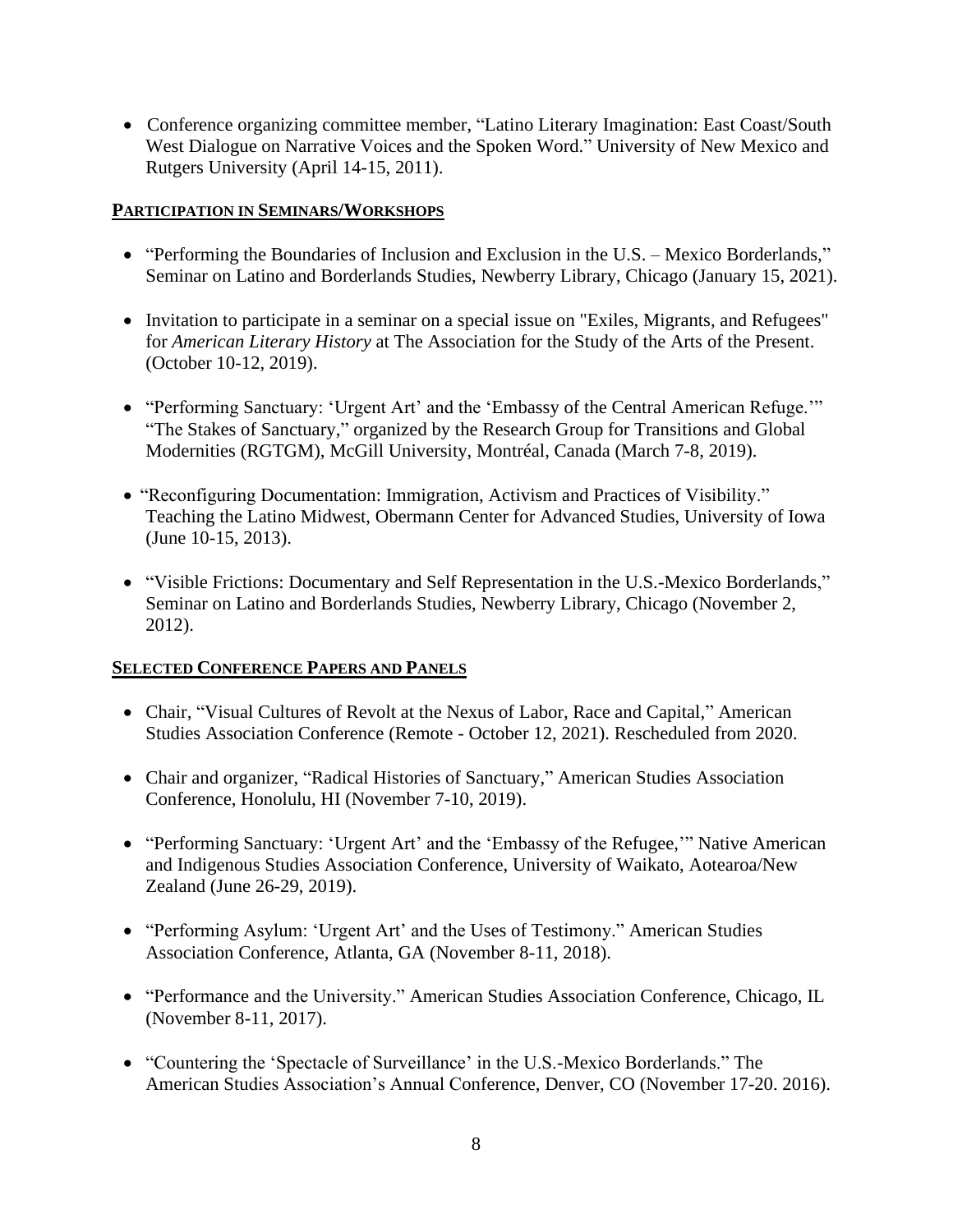- "Counter-Documents: Undocumented Youth Activists, Documentary Media, and the Politics of Visibility." The American Studies Association's Annual Conference, Toronto, ON (October 6-9, 2015).
- "The Undocumented Everyday: Migrant Rights and Visual Strategies in the work of Alex Rivera." The American Studies Association's Annual Conference, Los Angeles, CA (November 6-9, 2014).
- "Reconfiguring Documentation: Immigration, Activism and Practices of Visibility." The American Studies Association's Annual Conference, Washington, D.C. (November 21-24, 2013).
- "The Politics of Visibility: DREAM Activists, Digital Media and Migrant Mobilization." "Everyday Forms of Popular Power: Art, Media, and Immigration" Symposium, University of New Mexico (November 9, 2012).
- "Strategies of Visibility: DREAM Activists, Deportation, and Discretion," The American Studies Association's Annual Conference, Baltimore, MD (Oct. 20-23, 2011).
- Moderator and Organizer of panel on "Visual Culture and Visual Imaginaries." "Latino Literary Imagination" Conference, University of New Mexico (April 14-15, 2011).
- "Migrant Lives and the Promise of Documentation" The American Studies Association's Annual Conference, San Antonio, TX (November 18-21, 2010).
- "Placing Pictures: Oaxacan Migrants and the Visual Economy of Intimacy." The American Studies Association's Annual Conference, Washington, D.C. (November 5-8, 2009).
- "The Circulation of Empathy: Mexican Migrants and the Documentary Structure of Feeling." The "Feeling Photography" Conference, University of Toronto (October 16-17, 2009).
- "Marking Boundaries: Migrants, Minutemen and the U.S.-Mexico Borderlands." The American Studies Association's Annual Conference, Albuquerque, NM (October 16 -19, 2008).
- "Refusing Disposability: Collaboration and Representational Strategies in *Maquilápolis: City of Factories.*" The American Studies Association's Annual Conference, Philadelphia, PA (October 10 -14, 2007).
- "What's Hard to See is the Unknown': Photography, Documentary and Labor." The American Studies Association's Annual Conference, Oakland, CA (October 11 -15, 2006).
- "Circuits of Freedom: African-American Artists in Postwar Mexico." The American Studies Association's Annual Conference, Washington, D.C. (November 3-6, 2005).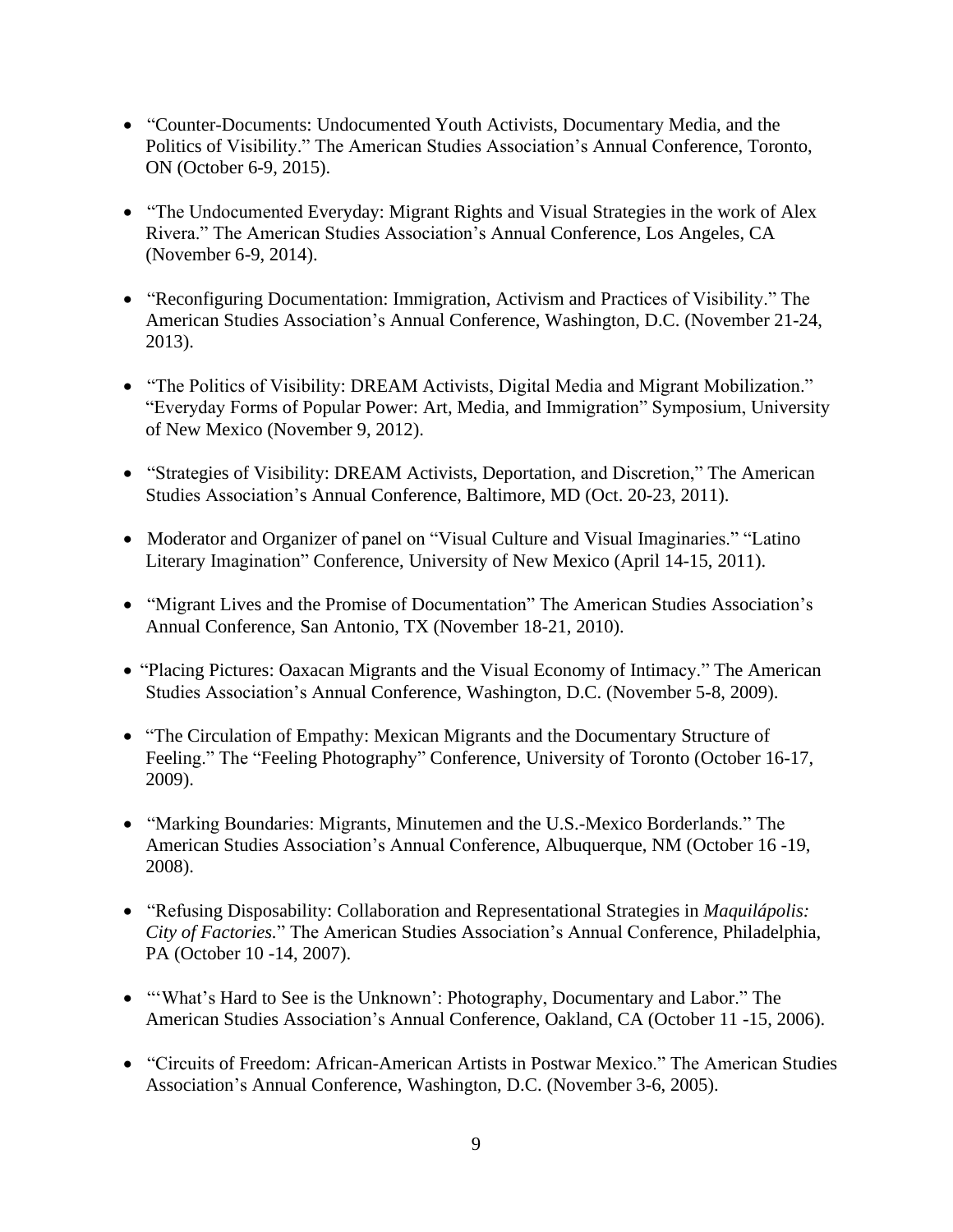- "Situating the Transnational: Elizabeth Catlett and the Taller de Gráfica Popular." The American Studies Association's Annual Conference, Atlanta, GA (November 11-14, 2004).
- "Resort to Exile: Willard Motley and the Elisions of Cold War U.S. Imperialism." The American Studies Association's Annual Conference, Hartford, Connecticut (October 16 -19, 2003).
- "Dislocations of Cold War Cultures: Exile, Transnationalism and the Politics of Form." The American Studies Association's Annual Conference, Houston, Texas (November 14-17, 2002).
- "Beyond the *Gringo* Pastoral: Competing Representations of Mexican Culture." The American Studies Association's Annual Conference, Montreal, Quebec (October 28 - 31, 1999).
- "The Cold War South of the Border: U.S. Exiles in Mexico." The American Studies Association's Annual Conference, Seattle, Washington (November 19 - 22, 1998).

## **RADIO INTERVIEWS**

- *Voces Críticas/Critical Voices,* KZSC (May 24, 2018). Interview by Sylvanna Falcón, Professor of Latin American and Latino/a Studies at UC Santa Cruz.
- *Espejos de Aztlán,* KUNM (November 5, 2012). Interview by George Luna-Peña, member of Raíces Collective.

#### **TEACHING**

#### **SELECTED DESIGNED AND TAUGHT COURSES**

#### **GRADUATE**

- The Politics of Visual Culture
- Displacement and Migration in the Americas
- Proseminar in U.S. Cultural Studies
- Research Methods

## **UNDERGRADUATE**

- Art and Community Engagement
- Introduction to Im/migration in the Americas
- Everyday Life and Labor: Representations of Work in America
- The Problem of "America": American Studies Theory and Methods
- Senior Seminar in U.S. Culture

## **DEPARTMENTAL. UNIVERSITY, AND PROFESSIONAL SERVICE**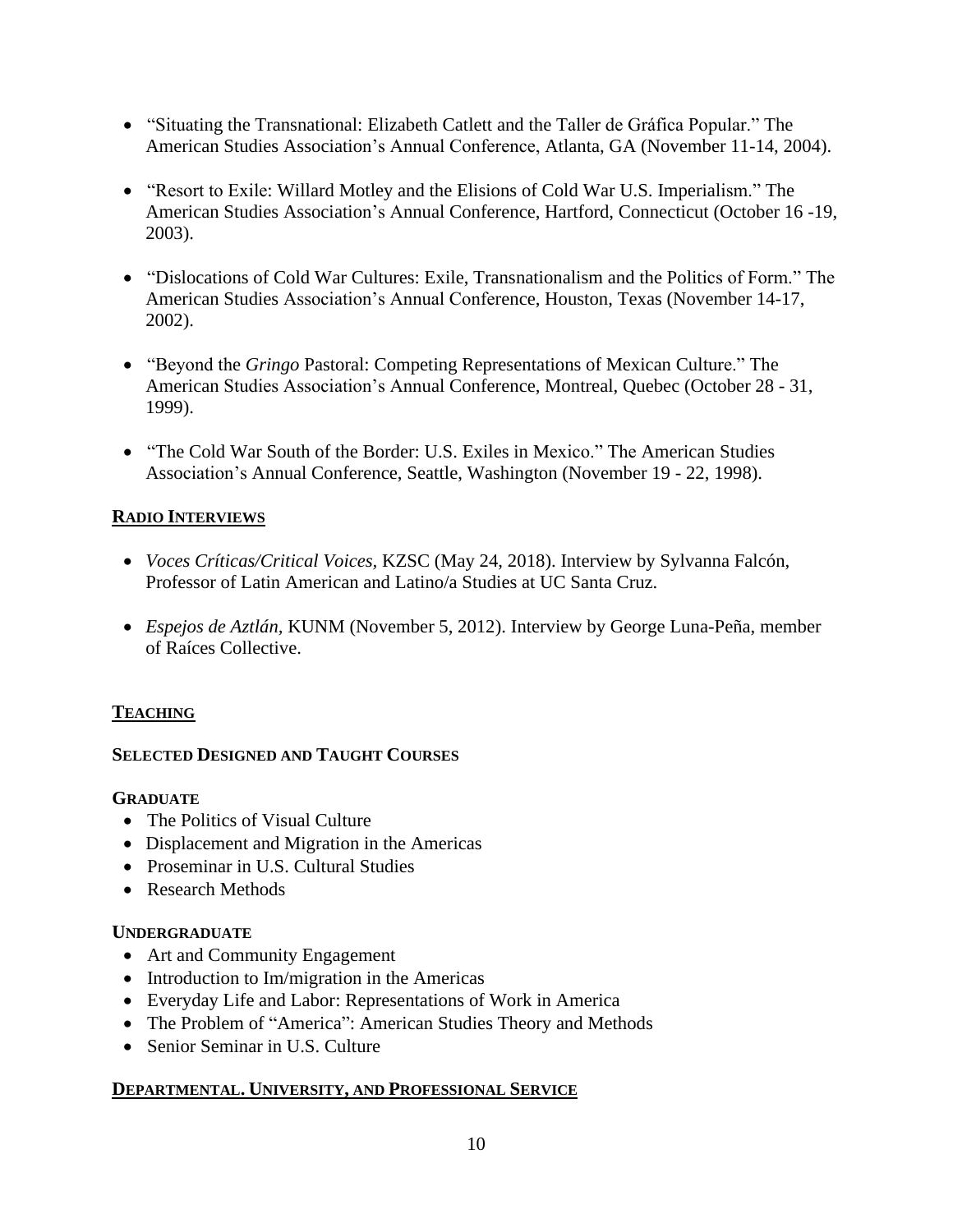**DEPARTMENTAL SERVICE** (*In American Studies all decisions are made by committee of the whole.)*

- Director of Undergraduate Studies, American Studies Department, University of New Mexico (2004-2005, 2006-2009, 2010-2011, 2014-2016, 2021-Present).
- Member, Committee on Workload Policy (2021-Present).
- Chair, Committee on Tenure and Promotion Policies (2017-2018).
- Executive Advisory Committee (2014-2015, 2015-2016).
- Director of Graduate Studies, American Studies Department, University of New Mexico (2011-2014).
- Chair, Curriculum Committee (2010-2012).
- Chair, Outcomes Assessment Committee (2007-2009).
- Chair, Undergraduate Honors Thesis Prize Committee (2005, 2007, 2008, 2011, 2014- 2016). Member, Undergraduate Honors Thesis Prize Committee (2020).
- Co-organizer, American Studies Lecture Series (2004-2005, 2009-2013).

#### **UNIVERSITY AND COLLEGE SERVICE**

- American Studies Faculty Representative on New Mexico Humanities Now committee, Andrew W. Mellon Foundation grant, College of Arts and Sciences (2021-Present)
- Member, Global Migrant Relationality Faculty Research Team (2017-2020).
- Member, Provost's "Undocu" Task Force (2017-2019).
- Member, Provost's Zimmerman Murals Task Force (2017-2019).
- Co-P.I., Transnational Americas Research Cluster, College of Arts and Sciences (2015- 2016).
- Faculty Selection Committee, Mellon-Mays Undergraduate Fellowship (2014-2015).
- Member of Advisory Board, Mellon-Mays Fellowship Program (2014-2019).
- Selection Committee, Russell J. and Dorothy S. Bilinski Dissertation Fellowship (2013- 2014).